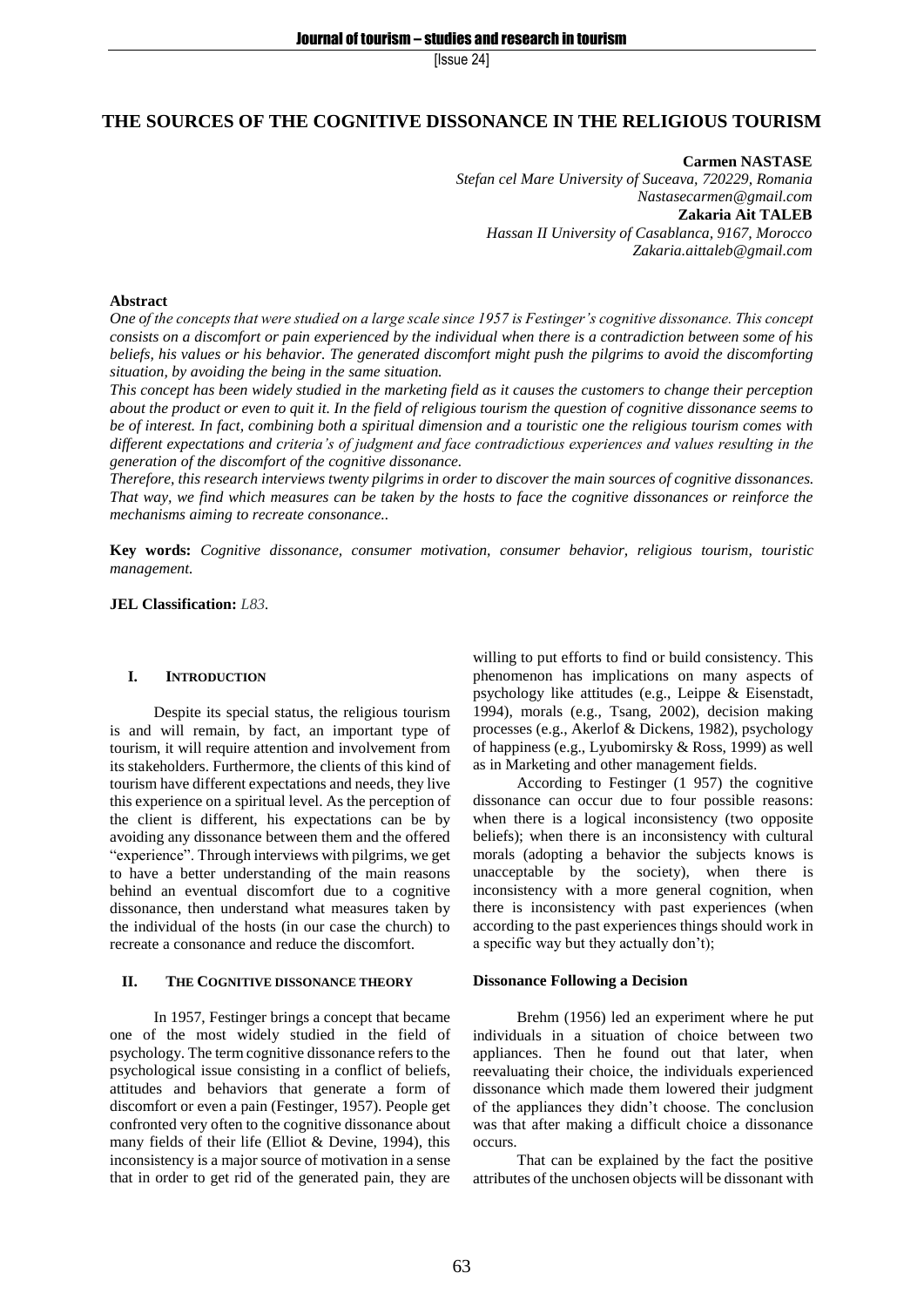the fact of not choosing it, as well as the negative aspect of the chosen one are dissonant with the fact of choosing it.

To minimize the dissonance, people idealize the positive aspects and deemphasize the negative aspects of the chosen objects.

## **Dissonance Resulting from Effort**

Aronson and Mills ( 1 959) demonstrated the same concept by the following case, if some people put a great effort to join a team, then it turns out that team was unworthy, they change their perception about the group or about the effort they put in order to reduce the dissonance. In the Aronson-Mills experiment, college women went through an initiation to join a group discussion about the psychology of sex. They were split into two groups one with embarrassing difficult questions and another with a simpler initiation. As a result, the girls in the Severe Initiation condition rated the discussion much more favorably than did those with the easy initiation [see also Aronson (1961); Zimbardo (1965); Lewis (1964); Gerard and Mathewson (1966)

### **Insufficient justification**

Aronson and Carlsmith (1963) found that when an individual is pressured to leave what he likes, he experiences dissonance. One way to reduce dissonance is by derogating the activity-in that way he can justify the fact that he is not performing it. But the pressure or the threat intensity give a justification to the fact of abandoning. In that case, if the threat is not very strong, the danger is consonant with the abandonment, otherwise the subject experiences a dissonance.

The applicability of CDT to management issues has not been lost on managerial scholars who have applied CDT to understand important workplace issues related to organizational behavior (e.g., Bhave & Glomb, 2016), human resource management (e.g., Shipp, FurstHolloway, Harris, & Rosen, 2014), strategy (e.g., Westphal & Bednar, 2008), and entrepreneurship (e.g., Ambos & Birkinshaw, 2010). Indeed, the profound impact and sustained popularity of CDT is apparent from Figure 1, which indicates that, since 2000, there has been a steady increase in articles published in top tier management journals that explicitly cite Festinger (1957), as well as a dramatic rise in the total number of citations across disciplines. Clearly, the relevance and utility of CDT, both within the field of management and beyond, remains strong.

### **III. REDUCING THE DISSONANCE:**

Festinger (1957) stated that people alter the dissonance equation to reduce the strength of the experienced dissonance. In the following part, we introduce the discrepancy reductions used to face the cognitive dissonance:

Attitude. In a qualitative study of employees with stigmatized jobs, Ashforth et al. (2007) showed that employees adjusted their attitude towards their job to make it more acceptable. They found the employees questioned the public opinion attitude to put more value to the most positive aspects of their job. Moreover, Casciaro and Lobo (2015) found that the attitude people have towards the organization affects their perception of instrumental value.

Behavior. Besides of the bet on discrepancy reduction through the change of attitude, an approach linked to the behavior was a center of attention to some researchers. Westphal and Deephouse (2011) found that when a journalist receives graces from someone it's harder for them to write negative articles about them. Fong, Misangyi, and Tosi (2010) found that CEOs adjust their behavior to the payment they receive, in other terms an overpayment leads to an increase of performance, and underpayment leads to a careless behavior.

Trivialization. Dineen, Ash, and Noe (2002) found evidence that individuals face a dissonance when the feedback they receive about their work contradicts their self-rating, they tend then to trivialize the feedback with which they disagree. Zhu, Shen, and Hillman (2014) showed that boards are more likely to trivialize the demographic differences among new members if they have other similarities to face the dissonance due to the inclusion of the seemingly dissimilar board members.

Selective information processing. Huang and Pearce (2015) found that investors gave a selective attention to data that confirmed their "intuition" about investment decisions. In contrast, they trivialized viability data that contradicted their decision. However, Jonas & Frey, (2003) found evidences that decision makers' tendencies to make selective information processing can be countered by having advisors they have stronger accuracy motivations and are not facing this dissonance.

# **IV. THE RELIGIOUS TOURISM AS A SPECIFIC**

#### **TYPE OF TOURISM.**

The conceptualization of the term "religious tourism" mixes both tourism and Religion, which have different signification and conotations themselves, that mix brings a whole complexity to the concept (Parellada, 2009).

Religious tourism and pilgrimage have very often been confused, assimilated to one onother and in many researches they have been compared (MacCanell,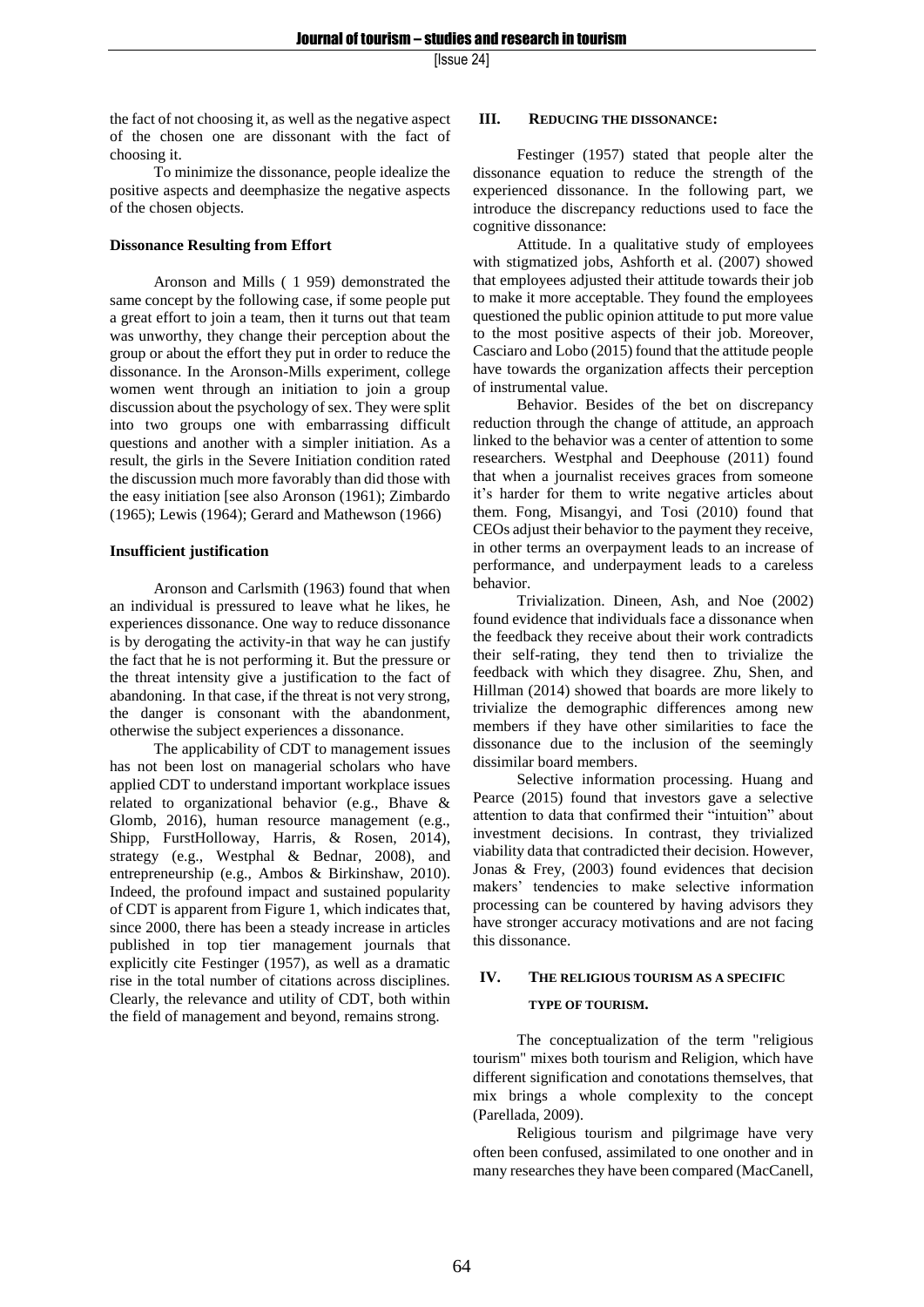1973; Graburn, 1992; Cohen, 1998; Turner, 1989). But overall both terms sound like substitutes to one another (Parellada, 2009).

According to MacCannell (1973) and Collins-Kreiner (2009) religious tourism is the way pilgrimage is expressed in the modern time.

# **V. OBJECTIVE & METHODOLOGY**

This research aims to take into consideration the specificities of the religious tourism in order to analyze the sources of the cognitive dissonance that the tourists experience. Being a source of discomfort, the cognitive dissonance might result on a devaluation of the chosen destination. Preventing that devaluation is a must that definitely goes through the reduction of the gap between the expectation and the reality and the protection of the religious side of the whole touristic process.

In a constructivist approach, we decided to choose a qualitative research. Our main concern was the homogeneity of the answers instead of the numbers. For reporting the answers we integrate quotations in the text that gives more insight about the collected information. To keep consistency in the answers we standardized the answers (Smith 1998). The choice of the the survey size is based on the criteria of empirical saturation, in that sense we interview managers about the cultural change in their organizations until the given answers become repetitive. In that framework, we interview twenty pilgrims from multiple regions of Romania. The research is led in the most famous religious sites of Bucovina region, and includes religious tourists from several region, and different ages. The interviews are led in Romanian language along with the English language and aim three main parts:

- The beliefs: what the subject believes about the religious trip, what notions is he associating with it and what the ideal religious trip will be like.

- The values: what values are attached or conditioning the trip, how those values can be crystalized in a specific behavior, environment and attitude.

The reality: what the trip is actually like, how the environment is, what behavior is the tourist adopting and how the reality can be consonant or dissonant with the beliefs and values.

# **VI. RESULTS**

The questions involved many aspects to which we gathered information regarding the perception of the pilgrimage, the values they associate to it and their gaps with reality in order to detect the cognitive dissonances that might be faced by the pilgrims and to understand by what ideas they find a consonance between them.

# **The spirituality:**

The blessing of the place/event/saint is the main reason of the orthodox pilgrimage. However, the blessing is not the deepest driving power to the pilgrimage as a "strong feeling of closeness, security and divine connection" seem to be sake through the religious tourism in general and through the pilgrimage specifically.

The idea behind the pilgrimage is a travel to "meet God", the connotations of "forgiving the sins", "showing God the will" and another connotation that comes with it "is the renewal of the links with Religion". In that sense the journey finds all its spiritual meaning. Meanwhile, the activities that might be considered as "non-spiritual" as eating, sleeping, joking with other pilgrims, etc. seem to represent no dissonance to most of the interviewed pilgrims as they consider the amusement to be totally acceptable as long as it is with no sin.

However some interviewed people faced a dissonance due to the loss of concentration or even boredom during the religious ceremonies. A dissonance that is faced with two ways:

- Changing the activity by another spiritual activity: "I can go inside the church and pray to the God, or I can repeat a few prayers I already know in a place a bit away".

Trying harder to follow to become more involved in the ceremony but "it doesn't always work" resulting in a continuous discomfort until the end of the ceremony.

The feeling of spirituality, "the proximity to God" are the main motors to the religious tourism, however, many pilgrims affirm that "this feeling is not always reachable". According to some interviewed pilgrims "the reason behind the lack of strong spiritual experience is not always understandable". Facing this situation goes through a certain number of thoughts as:

- Linking it with previous behavior: "I tell myself it's probably due to my sins".

- Others try the acceptance as a reaction: "the spiritual experience has lows and highs" and some confirm "that this idea itself makes you feel better when you experience a low strength spirituality"

- Otherwise, another solution mentioned is to make a confession to get the blessing and "the peace with it".

# **The comfort:**

All the tourism specialists insist on the importance of the comfort in the touristic service. However, in the case of religious tourism, another notion is much more important, it's the hospitality. Although both concepts seem to be close, the difference consists in the effectiveness, the free dishes offered to the pilgrims might not be fancy or served in a "client oriented way" but the smile of the one who serves and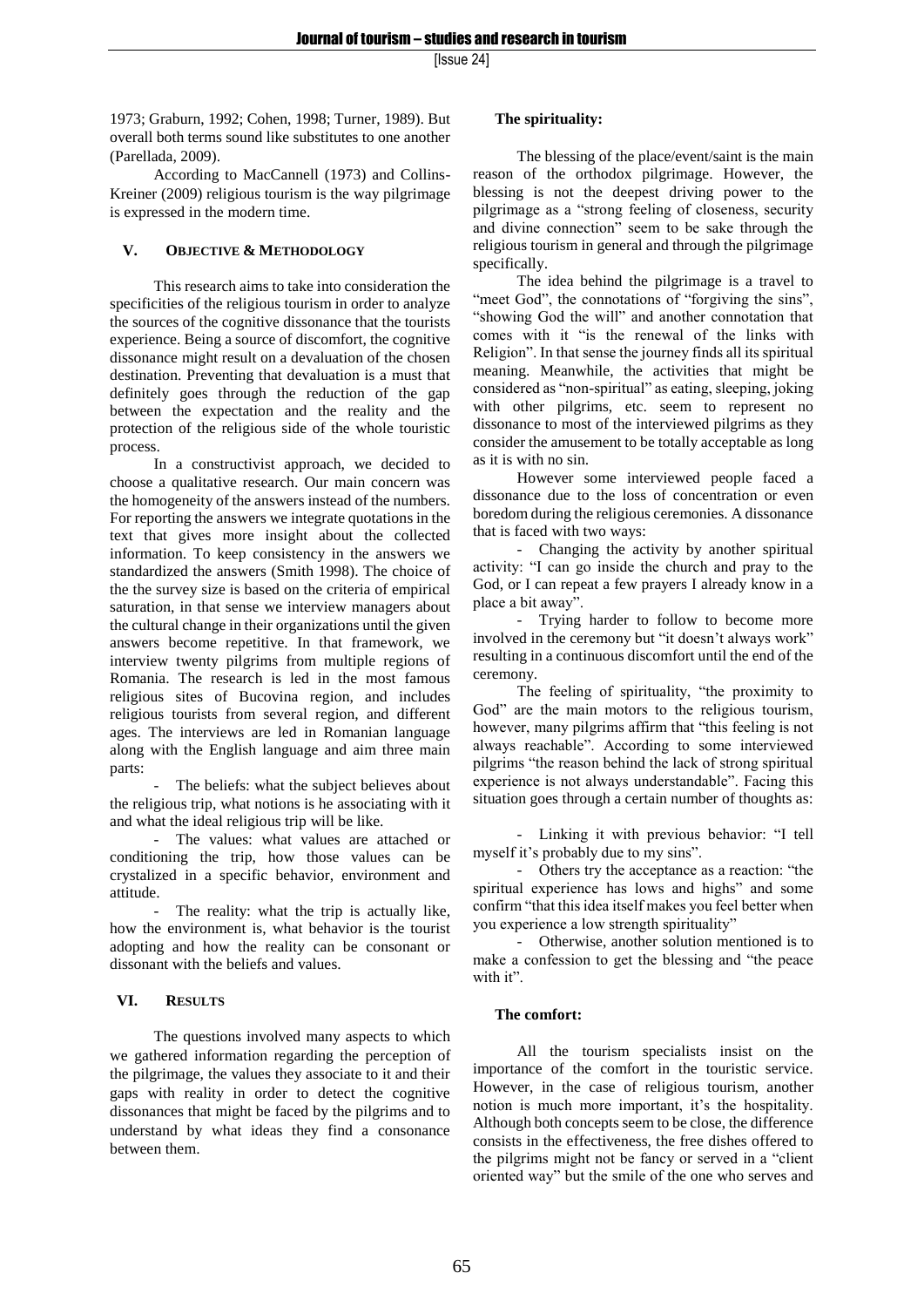the behavior of the organization team gives all its sense to the pilgrimage experience.

As the religious institution is not meant to be a hosting institution, the rating of the service quality was low by all the interviewed people. However, none of them felt a lasting dissonance. The reason is the fact that the criteria is different "we are not on a vacation, we know we come to the place of god and not to a touristic destination". The comfort dimension is of little importance because of the low expectations level. However the hospitality is a must "The most important is how much hospitality I receive, all what counts is the treatment." But when the treatment is unsatisfying it generates a dissonance.

### **The experience:**

Every touristic trip seeks an experience to live and remember. This goes for the religious tourism as well. But what experience is sake by the pilgrims. "The spiritual experience" is one of the most common responses. Another set of answers were grouped under the title "the social experience", by this term we mean the fact of meeting other people and families, initiating the kids to the religious world, making them participate in the organization of the event.

Having good social experiences increase the level of satisfaction while conflicts or unsatisfying social experiences create a cognitive dissonance due to the perceived gap between the values associated to the pilgrimage and the actual conflictual situation.

# **VII. CONCLUSION**

The cognitive dissonance being a consequence of the gap between beliefs values and behaviors, it can be avoided by creating a cohesion between those elements. In the case of the pilgrimage, three main groups of reasons cause a dissonance and three action can be taken to keep avoiding them.

The dissonance related to the spirituality can be caused by several reasons as the distraction or a nonintense spiritual experience, this dissonance is faced by a change of behavior. Either they get involved in a spiritual task as praying, having a paper with lyrics to sing with the priests seems to be effective in that case or they can go for trivialization thinking that the lack of intensity in the spiritual experience is a normal thing that everybody experience.

The comfort question, is interesting as it seems that the pilgrims are not necessarily looking for comfort but hospitality and that looks like well offered. A lack of hospitality creates a dissonance that they face using trivialization of the comfort for more importance to the hospitality, however, when the hospitality is challenged a selective processing of the information is often followed to ignore this fact.

The third main source of cognitive dissonance in the case of pilgrimage is the social experience, a negative interaction with people has an important impact on the dissonance. However, a more involving experience seems to be useful in the sense that it optimizes positive social interactions as well as the spiritual experience.

In fine, the religious tourism needs a special attention to avoid several sources of cognitive dissonance by giving priority to more involving activities during the ceremonies and giving importance to acts showing a high level of hospitality as well as giving more space to human interaction.